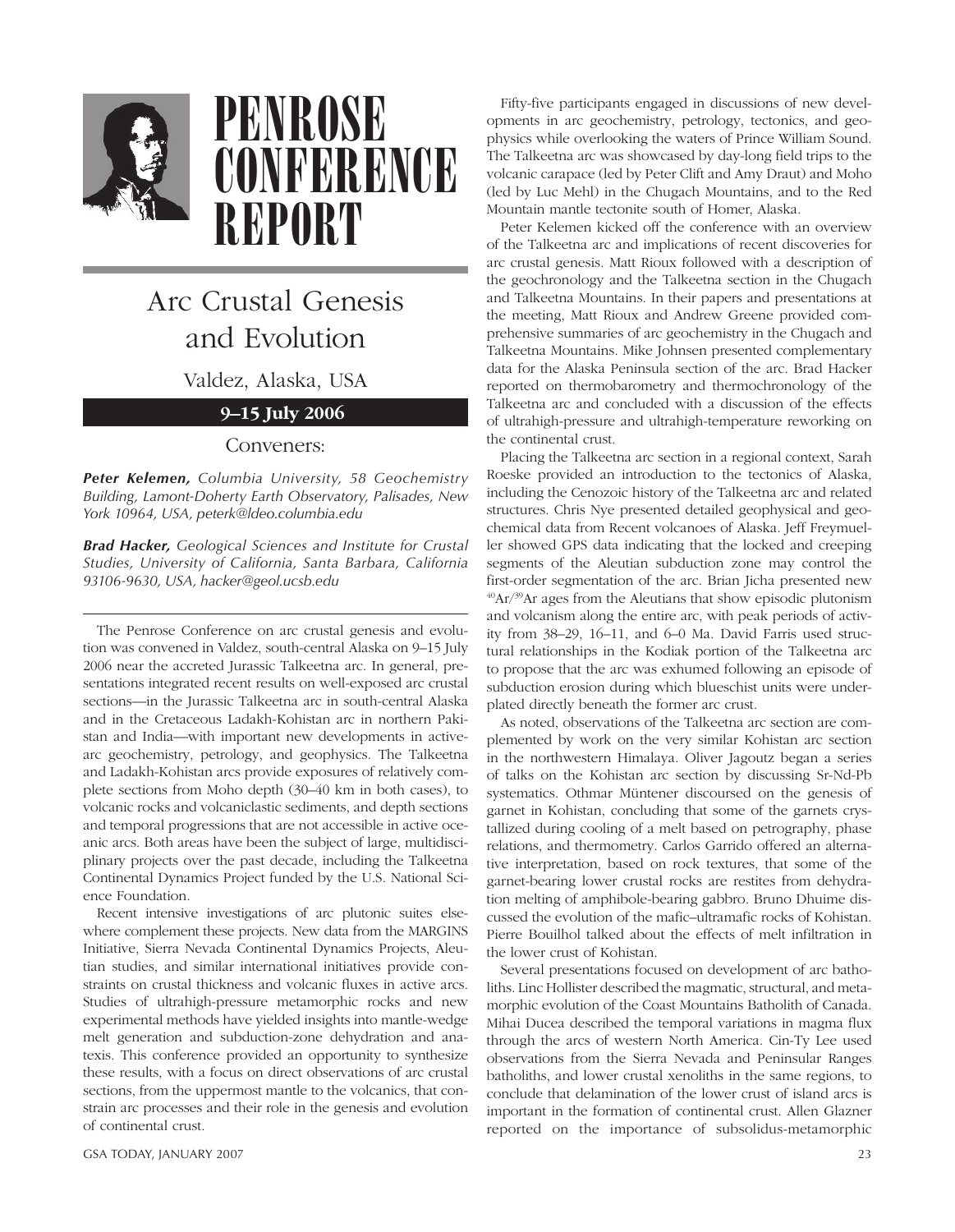processes in plutonic rocks, highlighting the long emplacement time scales of some plutonic suites. Dave Kimbrough spoke on the distinct spatial, temporal, and compositional patterns in the Peninsular Ranges batholith, with particular attention to the role of underplating of isotopically primitive accretionary wedge material. Marty Grove presented a compelling story that emplacement of the massive La Posta tonalite-trondhjemitegranodiorite suite of the Peninsular Ranges batholith was triggered by subduction-accretion of the Catalina Schist.

Ongoing studies of active arcs, particularly intra-oceanic arcs in the western Pacific, complement work on Mesozoic crustal sections. Donna Shillington contrasted Aleutian seismological data with velocities calculated for rocks from the Aleutians and Talkeetna. Simon Klemperer gave a tutorial on constraining uncertainties in geophysical models, compared various ways of modeling geophysical data, and presented new P-wave velocity data for the Izu-Bonin-Mariana arc. Patricia Fryer noted that the unusually silicic character of the Mariana arc crust may be due to tectonic erosion exposing crust as old as Cretaceous. James Hawkins documented marked similarities between the Zambales Range ophiolite and rocks from the Mariana Trench, concluding that a supra-subduction zone origin is likely for both. Richard Arculus presented a panoply of recently acquired images, including 70 new volcanoes, from the Tonga-Kermadec arc. Katy Kelley discussed the implications of new measurements of the  $H_2O$  contents of magmas on subduction zone magma genesis. Mindy Zimmer used new  $H_2O$  measurements from Aleutian volcanoes to argue that  $H_2O$  is the primary factor controlling tholeiitic versus calc-alkaline fractionation. Kirstin Nicolaysen showed that recycling of subducted sediment has an isotopic signal in east-central Aleutian arc lavas.

Shifting focus to active continental arcs, Mariek Schmidt gave geochronologic and isotopic evidence that the evolution of the Three Sisters volcano is controlled by processes in the upper and lower crust. Sue Kay spoke on the roles of "flat" subduction, subduction erosion, and delamination on the evolution of the Andean arc. Art Snoke described the magmatic arcs of Tobago and the Ivrea-Verbano zone, emphasizing the interaction between magmatism and deformation. Riccardo Tribuzio interpreted a mafic to ultramafic pluton in the Transantarctic Mountains as the result of formation from a boninite-like primary melt in a backarc continental environment.

Offering specific views of related topics, Neptune Srimal speculated on whether the Cenozoic alkaline magmatism of Tibet was produced by a slab window. Stephanie Briggs presented new ion microprobe zircon ages for the Altai Mountains of NW China, demonstrating Ordovician, Devonian, and Permian crustal growth.

Experimental studies provide an increasingly detailed characterization of the effects of crystal fractionation of arc magmas and at the same time open dramatic new vistas into the range of pressures, temperatures, and bulk compositions that are involved in arc melt generation. Peter Ulmer summarized the results of fractional crystallization experiments on basaltic andesite and picrobasalt and noted that calculated velocities for these rocks suggest that some arc seismic sections likely contain ultramafic cumulates that are being interpreted as mantle tectonite. Tim Grove used new melting experiments on  $H_2O$ -saturated peridotite to demonstrate that the  $H_2O$ -saturated solidus of peridotite is similar to that determined in much older studies, but colder than has been inferred or assumed in relatively recent work. Max Schmidt summarized a comprehensive suite of experiments on materials at conditions relevant to subduction zones, including a tutorial on super-critical behavior in silicate-H2 O systems at high pressure and temperature. Robert Rapp detailed experiments on the production of adakites by melting of mantle wedge metasomatically altered by slab melts.

Lower crustal and upper mantle processes in arcs were the focus of several presentations. Massimo Tiepolo spoke on chemical disequilibria in mafic magmas, drawing on examples from the Alps and Antarctica. Mike Dungan lectured on the effect of xenolith melting and assimilation on volcanic rock composition, noting that the effect may be most pronounced during the assimilation of mafic rocks by mafic magma. Geoff Clarke presented examples of melt production and garnet granulite formation from hornblende-bearing plutonic rocks in New Zealand. Peter Luffi calculated that water-fluxed melting of vapor-free arc rocks generates mainly trondhjemitic liquids and 3–5 times more garnet than melting in closed systems, concluding that garnet porphyroblasts in trondhjemitic leucosomes need not form by dehydration melting.

Focusing more on tectonics than geochemistry, Jason Saleeby spoke on the deep structures and exhumation of the southern Sierra Nevada batholith, emphasizing the variations in magmatic-structural processes at different depths. Ned Brown showed persuasive evidence that the metamorphic pressures in the Coast Plutonic Complex and Fiordland were caused by magmatic loading. Gene Yogodzinski and Jason Bryant described mafic and ultramafic xenoliths from deep crust and shallow mantle of the Aleutians, whose composition constrains the origin of several different types of primitive lava with widely differing trace element contents.

Taking a more theoretical approach, Greg Hirth gave a wideranging overview of the latest developments in the rheology of mafic and ultramafic rocks. Erik Kneller showed the results of calculations using recent experimental determinations of olivine rheology to simulate olivine fabrics in subduction zones. Marc Parmentier showed results of subduction zone models coupling temperature with melt production and flow. Richard Katz presented models of reactive flow and channelized melt transport in subduction zones, showing that cold plumes develop in the hot part of the mantle wedge and hot plumes develop in the crust.

Taber Hersum explained recent work on finite element models that simulate the elastic deformation of partially molten basaltic microstructures and infer wave speeds and yield stress. Thierry Menand presented an analog model of sill injection into the crust, concluding that rigidity contrasts may play a major role in the location and geometry of sills and the development of igneous complexes. George Bergantz assessed the thermal and dynamic response of the lower crust to the intrusion of basaltic dike swarms, showing that thicker arcs produce garnet pyroxenite residues that are convectively unstable. Mark Behn showed how Rayleigh-Taylor instabilities may perturb arc-wedge corner flow and affect densities and seismic velocities.

Last, but certainly not least, the genesis of continental crust through arc magmatism and crustal recycling was a central focus